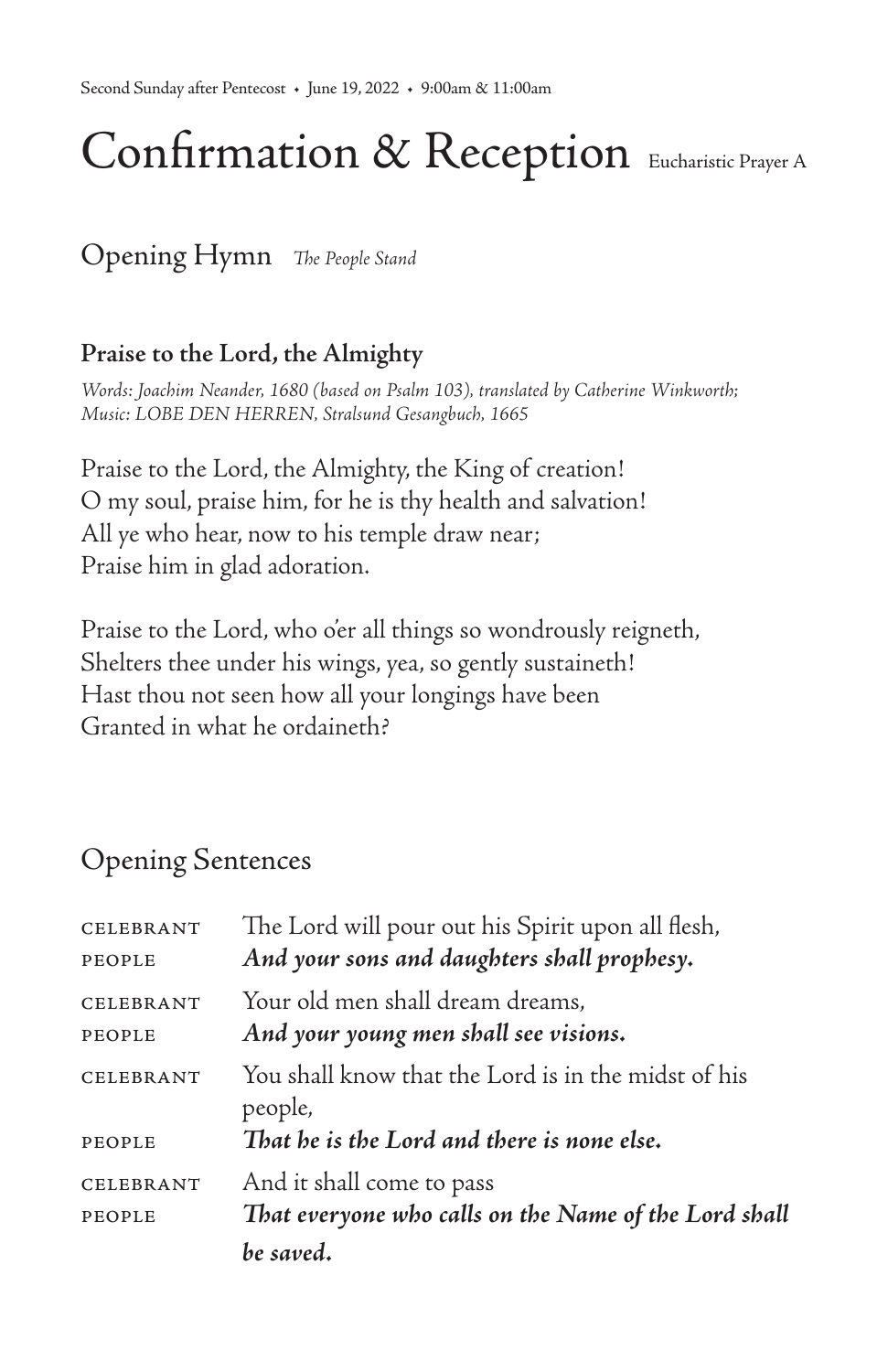# Songs of Worship

### **Reckless Love**

*Words and music by Caleb Culver, Cory Asbury, and Ran Jackson, 2017*

Before I spoke a word, you were singing over me You have been so, so good to me Before I took a breath, you breathed your life in me You have been so, so kind to me

*Oh, the overwhelming, never-ending, reckless love of God Oh, it chases me down, fights 'til I'm found, leaves the ninety-nine I couldn't earn it, I don't deserve it, still you give yourself away Oh, the overwhelming, never-ending, reckless love of God*

When I was your foe, still your love fought for me You have been so, so good to me When I felt no worth, you paid it all for me You have been so, so kind to me

There's no shadow you won't light up Mountain you won't climb up, coming after me There's no wall you won't kick down Lie you won't tear down, coming after me

# The Collect of the Day *The People Stand*

- leader The Lord is here.
- people *And his Spirit is with us.*
- LEADER Let us pray.
- all *Lord of all power and might, the author and giver of all good things: Graft in our hearts the love of your Name, increase in us true religion, nourish us with all goodness, and bring forth in us the fruit of good works; through Jesus Christ our Lord, who lives and reigns with you and the Holy Spirit, one God, for ever and ever. Amen.*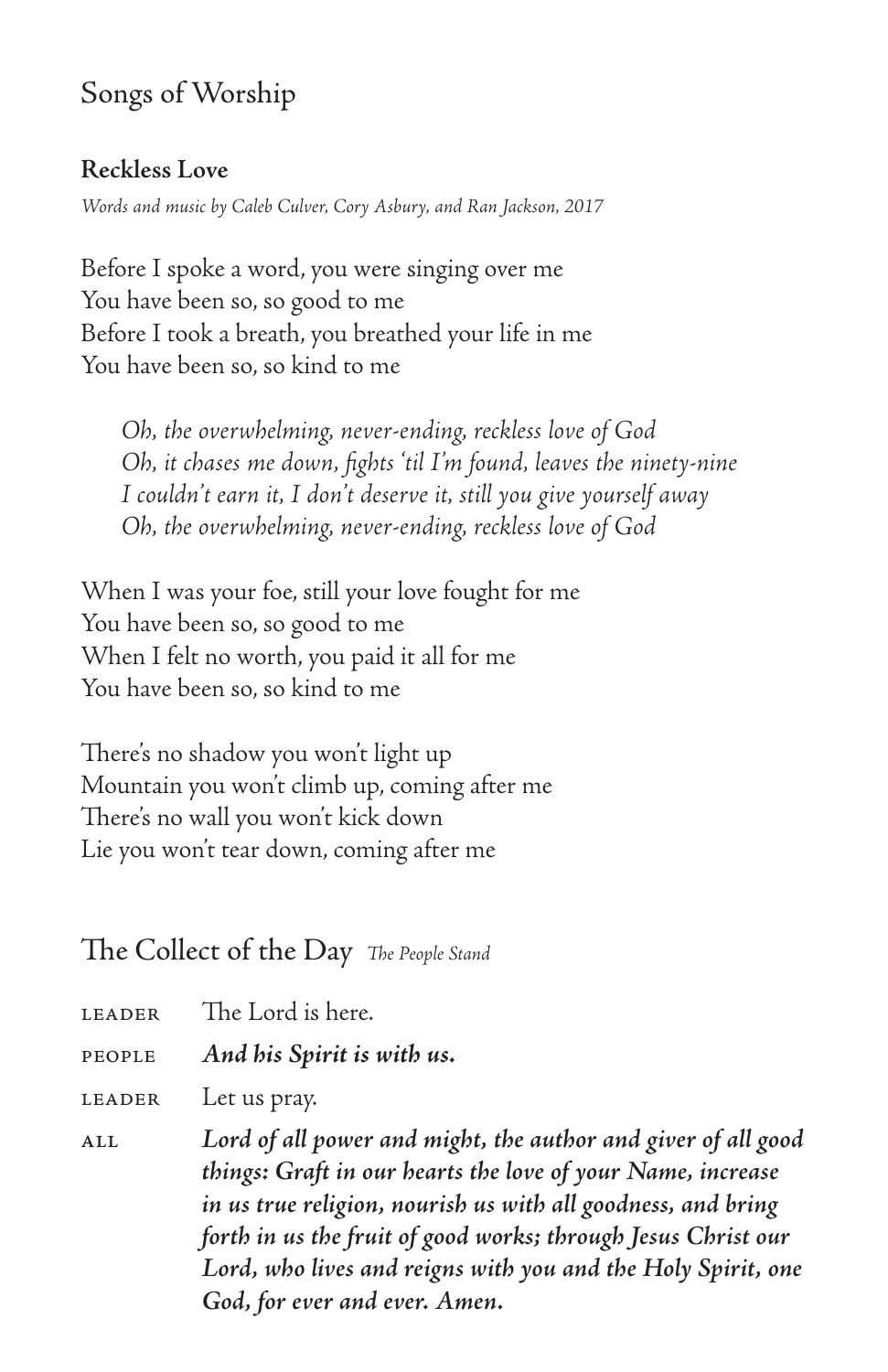# Children's Dismissal

### **Let the Flame Burn Brighter**

Let the flame burn brighter In the heart of the darkness Turning night to glorious day Let the song grow louder As our love grows stronger Let it shine, let it shine, let it shine

# First Reading *The People Sit Zechariah 12:8–10, 13:1 (ESV)*

<sup>12:8</sup> On that day the Lord will protect the inhabitants of Jerusalem, so that the feeblest among them on that day shall be like David, and the house of David shall be like God, like the angel of the Lord, going before them. 9 And on that day I will seek to destroy all the nations that come against Jerusalem.

<sup>10</sup> "And I will pour out on the house of David and the inhabitants of Jerusalem a spirit of grace and pleas for mercy, so that, when they look on me, on him whom they have pierced, they shall mourn for him, as one mourns for an only child, and weep bitterly over him, as one weeps over a firstborn.

<sup>13:1</sup> "On that day there shall be a fountain opened for the house of David and the inhabitants of Jerusalem, to cleanse them from sin and uncleanness.

| LECTOR | The Word of the Lord. |
|--------|-----------------------|
| PEOPLE | Thanks be to God.     |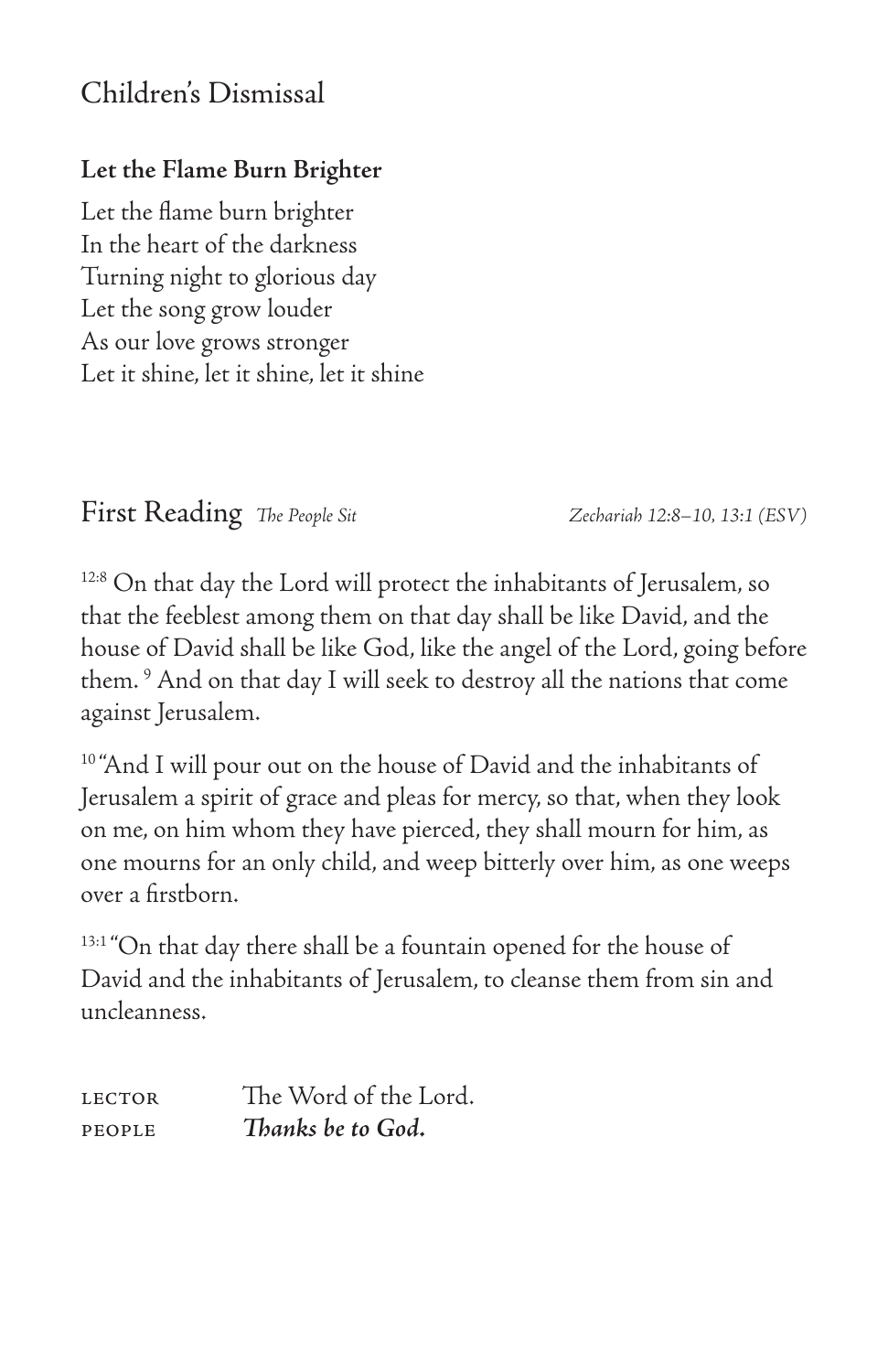# Psalter *The People Stand Psalm 63*

| LECTOR | Let us pray Psalm 63 together in unison.                                                                                                                  |
|--------|-----------------------------------------------------------------------------------------------------------------------------------------------------------|
| 1      | O God, you are my God; eagerly I seek you; *<br>my soul thirsts for you, my flesh faints for you,<br>as in a barren and dry land where there is no water. |
| 2      | Therefore I have gazed upon you in your holy place, *<br>that I might behold your power and your glory.                                                   |
| 3      | For your lovingkindness is better than life itself; *<br>my lips shall give you praise.                                                                   |
| 4      | So will I bless you as long as I live *<br>and lift up my hands in your Name.                                                                             |
| 5      | My soul is content, as with marrow and fatness, $*$<br>and my mouth praises you with joyful lips,                                                         |
| 6      | When I remember you upon my bed, *<br>and meditate on you in the night watches.                                                                           |
| 7      | For you have been my helper, *<br>and under the shadow of your wings I will rejoice.                                                                      |
| 8      | My soul clings to you; *<br>your right hand holds me fast.                                                                                                |
| 9      | May those who seek my life to destroy it $*$<br>go down into the depths of the earth;                                                                     |
| 10     | Let them fall upon the edge of the sword, $*$<br>and let them be food for jackals.                                                                        |
| 11     | But the king will rejoice in God;<br>all those who swear by him will be glad; *<br>for the mouth of those who speak lies shall be stopped.                |
| ALL    | Glory to the Father, and to the Son, and to the Holy Spirit,<br>as it was in the beginning, is now, and will be forever. Amen.                            |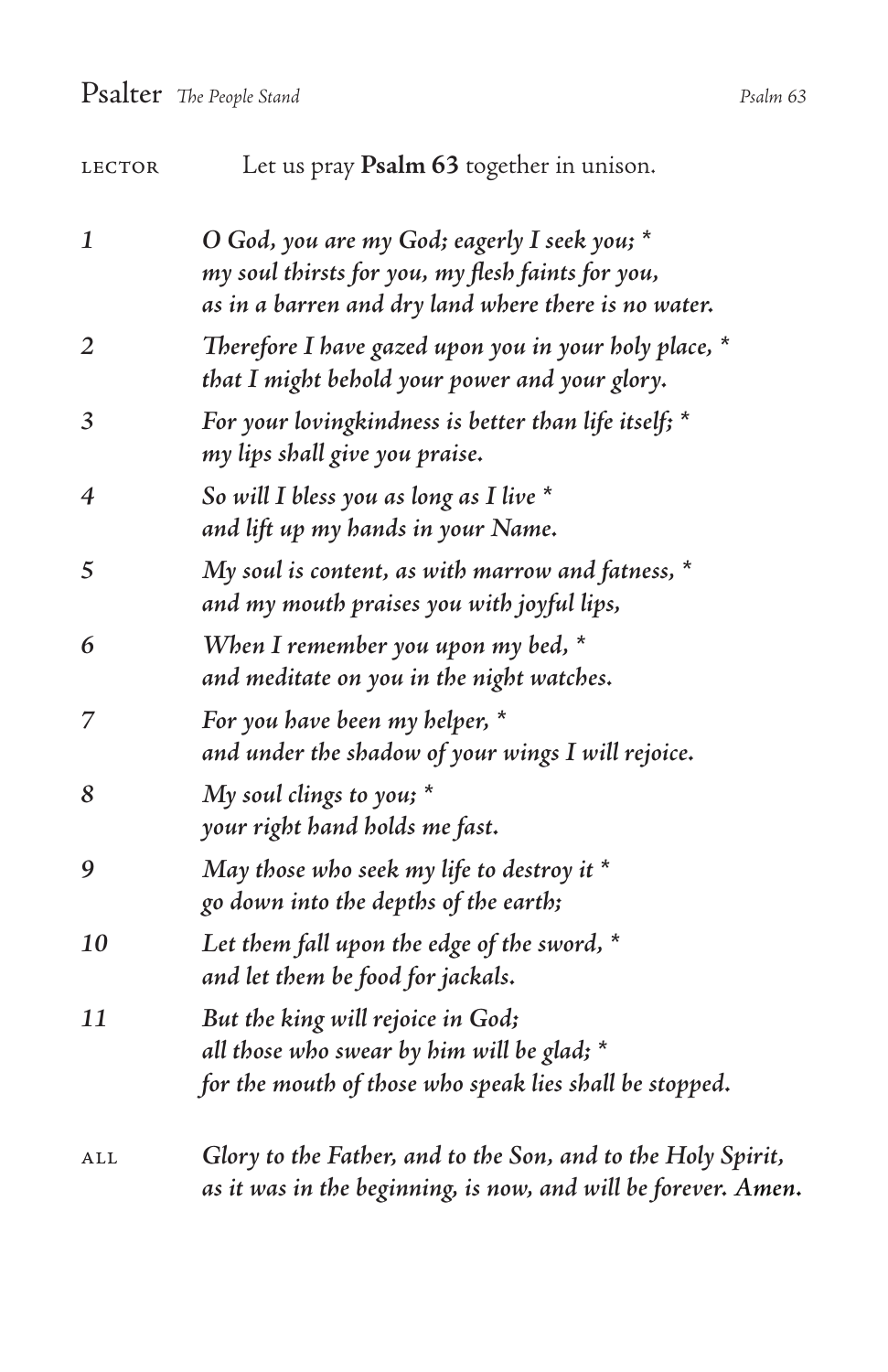3:23 Now before faith came, we were held captive under the law, imprisoned until the coming faith would be revealed. 24 So then, the law was our guardian until Christ came, in order that we might be justified by faith.<sup>25</sup> But now that faith has come, we are no longer under a guardian, 26 for in Christ Jesus you are all sons of God, through faith.  $27$  For as many of you as were baptized into Christ have put on Christ. <sup>28</sup> There is neither Jew nor Greek, there is neither slave nor free, there is no male and female, for you are all one in Christ Jesus.<sup>29</sup> And if you are Christ's, then you are Abraham's offspring, heirs according to promise.

lector The Word of the Lord. people *Thanks be to God.*

# The Gospel Song

### **Send Your Word, O Lord**

*Marty Reardon*

Send your Word, O Lord We long to see your healing in the earth Send your Word, O Lord We long to see the broken heart restored

# The Gospel *Luke 9:18–24*

### DEACON The Holy Gospel of our Lord Jesus Christ according to St. Luke. people *Glory to you, Lord Christ*

9:18 Now it happened that as he was praying alone, the disciples were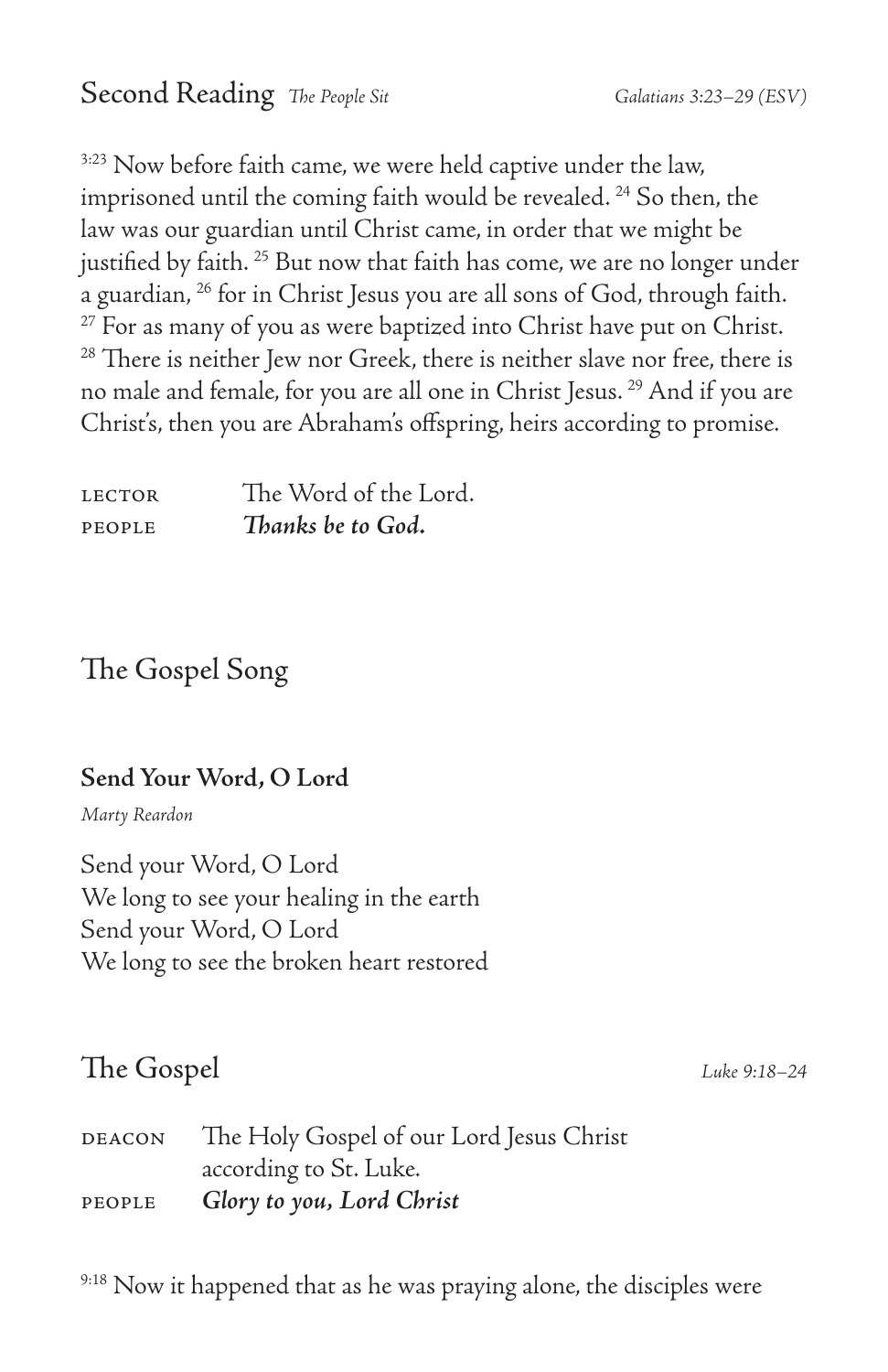with him. And he asked them, "Who do the crowds say that I am?" <sup>19</sup> And they answered, "John the Baptist. But others say, Elijah, and others, that one of the prophets of old has risen." 20 Then he said to them, "But who do you say that I am?" And Peter answered, "The Christ of God."

<sup>21</sup> And he strictly charged and commanded them to tell this to no one,  $22$  saying, "The Son of Man must suffer many things and be rejected by the elders and chief priests and scribes, and be killed, and on the third day be raised."

<sup>23</sup> And he said to all, "If anyone would come after me, let him deny himself and take up his cross daily and follow me.<sup>24</sup> For whoever would save his life will lose it, but whoever loses his life for my sake will save it.

| <b>DEACON</b> | The Gospel of the Lord     |
|---------------|----------------------------|
| PEOPLE        | Praise to you, Lord Christ |

### **Send Your Word, O Lord (reprise)**

Send your Word, O Lord We long to see your healing in the earth Send your Word, O Lord We long to see the broken heart restored

The Sermon *The People Sit*

# The Presentation, Exhortation, & Examination

*The candidates and presenters stand facing the Bishop as their presenters say*

### presenters *Reverend Father in God, we present these persons to receive the laying on of hands.*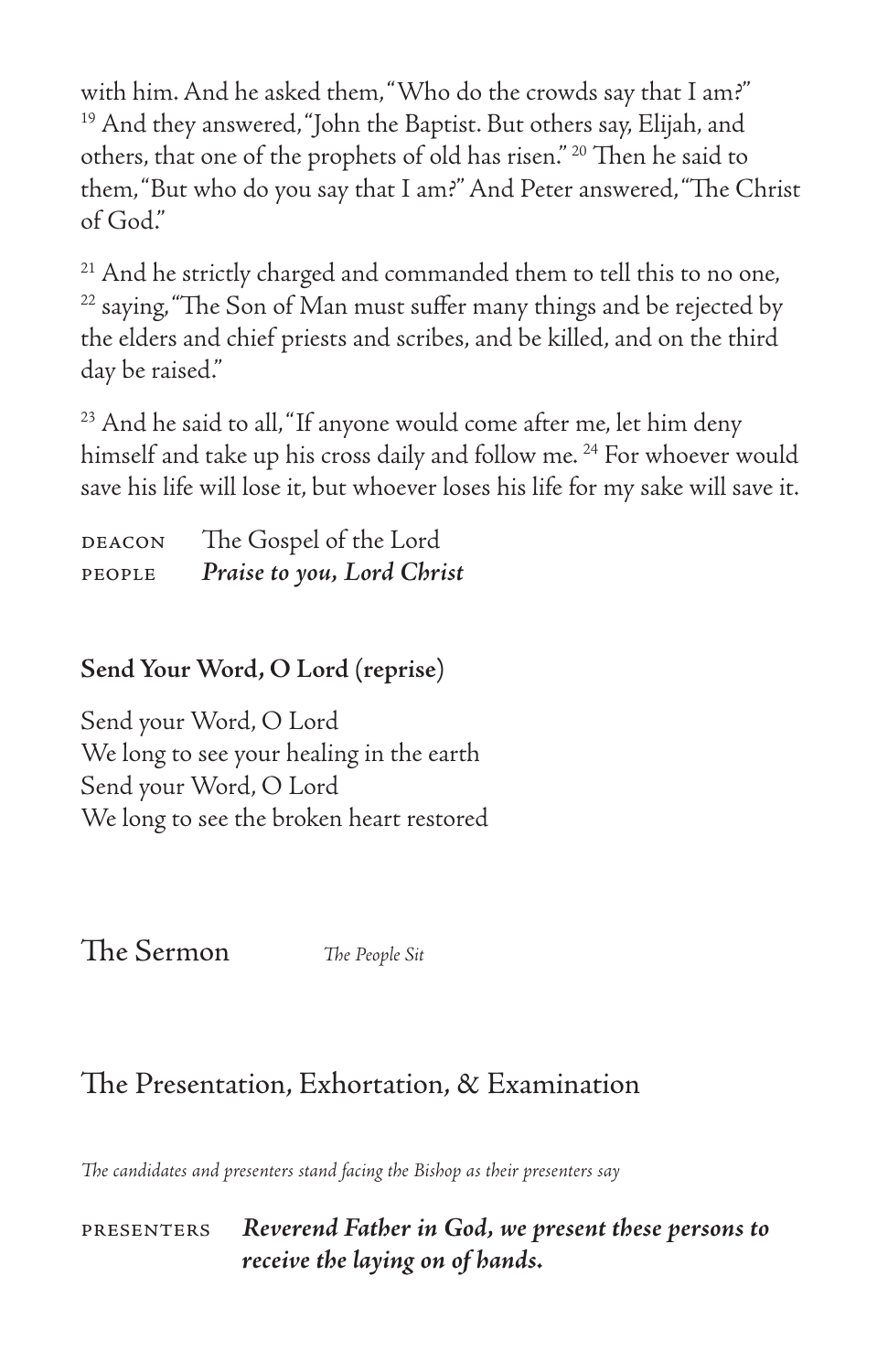# bishop Have they been adequately prepared?

#### presenters *They have.*

#### *The Bishop then shall say*

Dearly beloved, it is essential that those who wish to be Confirmed or Received in this Church publicly confess Jesus Christ as their Lord and Savior; become his disciples; know and affirm the Nicene Creed, the Lord's Prayer, and the Ten Commandments; and have received instruction in the Holy Scriptures of the Old and New Testaments and the Catechism of the Church. God's grace is imparted in Baptism, through which we are made God's children by adoption and given the Holy Spirit. By the power of the Spirit, manifested in gifts and fruit, we are enabled to be God's people for the sake of the world.

Now, these Candidates desire publicly to confess their faith in Jesus Christ as Savior and their commitment to follow him as Lord. They also desire the strengthening of grace through the laying on of hands, that the Holy Spirit may fill them more and more for their ministry in the Church and in the world.

*The Bishop then addresses the candidates*

| <b>BISHOP</b>     | Do you, here in the presence of God and the Church,<br>renew the solemn promises and vows made at your<br>Baptism and commit to keep them? |
|-------------------|--------------------------------------------------------------------------------------------------------------------------------------------|
| <b>CANDIDATES</b> | Ido.                                                                                                                                       |
| <b>BISHOP</b>     | Do you renounce the Devil and all the spiritual forces<br>of wickedness that rebel against God?                                            |
| <b>CANDIDATES</b> | I renounce them.                                                                                                                           |
| <b>BISHOP</b>     | Do you renounce the empty promises and deadly<br>deceits of this world that corrupt and destroy the<br>creatures of God?                   |
| <b>CANDIDATES</b> | I renounce them.                                                                                                                           |
|                   |                                                                                                                                            |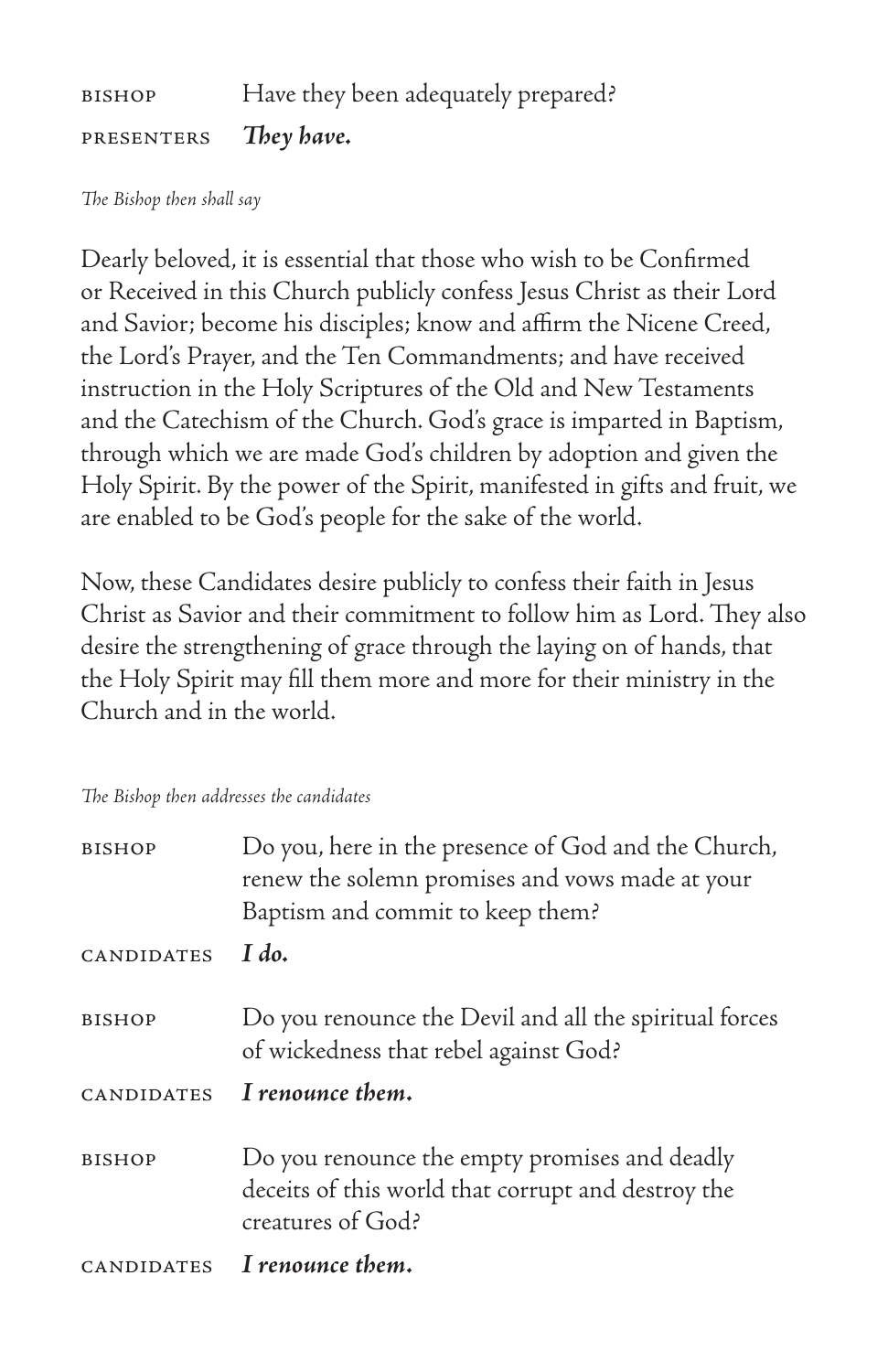| <b>BISHOP</b>     | Do you renounce the sinful desires of the flesh that<br>draw you from the love of God?                               |
|-------------------|----------------------------------------------------------------------------------------------------------------------|
| CANDIDATES        | I renounce them.                                                                                                     |
| <b>BISHOP</b>     | Do you turn to Jesus Christ and confess him as your<br>Lord and Savior?                                              |
| <b>CANDIDATES</b> | I do.                                                                                                                |
| <b>BISHOP</b>     | Do you joyfully receive the Christian Faith, as revealed<br>in the Holy Scriptures of the Old and New<br>Testaments? |
| <b>CANDIDATES</b> | Ido.                                                                                                                 |
| <b>BISHOP</b>     | Will you obediently keep God's holy will and<br>commandments, and walk in them all the days of your<br>life?         |
| <b>CANDIDATES</b> | I will, the Lord being my helper.                                                                                    |

*The Bishop then addresses the congregation, first inviting them to stand.*

| <b>BISHOP</b> | Will you who witness these vows do all in your power |
|---------------|------------------------------------------------------|
|               | to support these persons in their life in Christ?    |
| PEOPLE        | We will.                                             |

*The Bishop then says*

| <b>BISHOP</b> | Let us join with these Confirmands to proclaim our<br>faith in the words of the ancient baptismal confession,<br>the Apostles' Creed. |
|---------------|---------------------------------------------------------------------------------------------------------------------------------------|
| <b>BISHOP</b> | Do you believe in God the Father?                                                                                                     |
| PEOPLE        | $I$ do.<br>I believe in God the Father almighty,<br>creator of heaven and earth.                                                      |
| <b>BISHOP</b> | Do you believe in Jesus Christ, the Son of God?                                                                                       |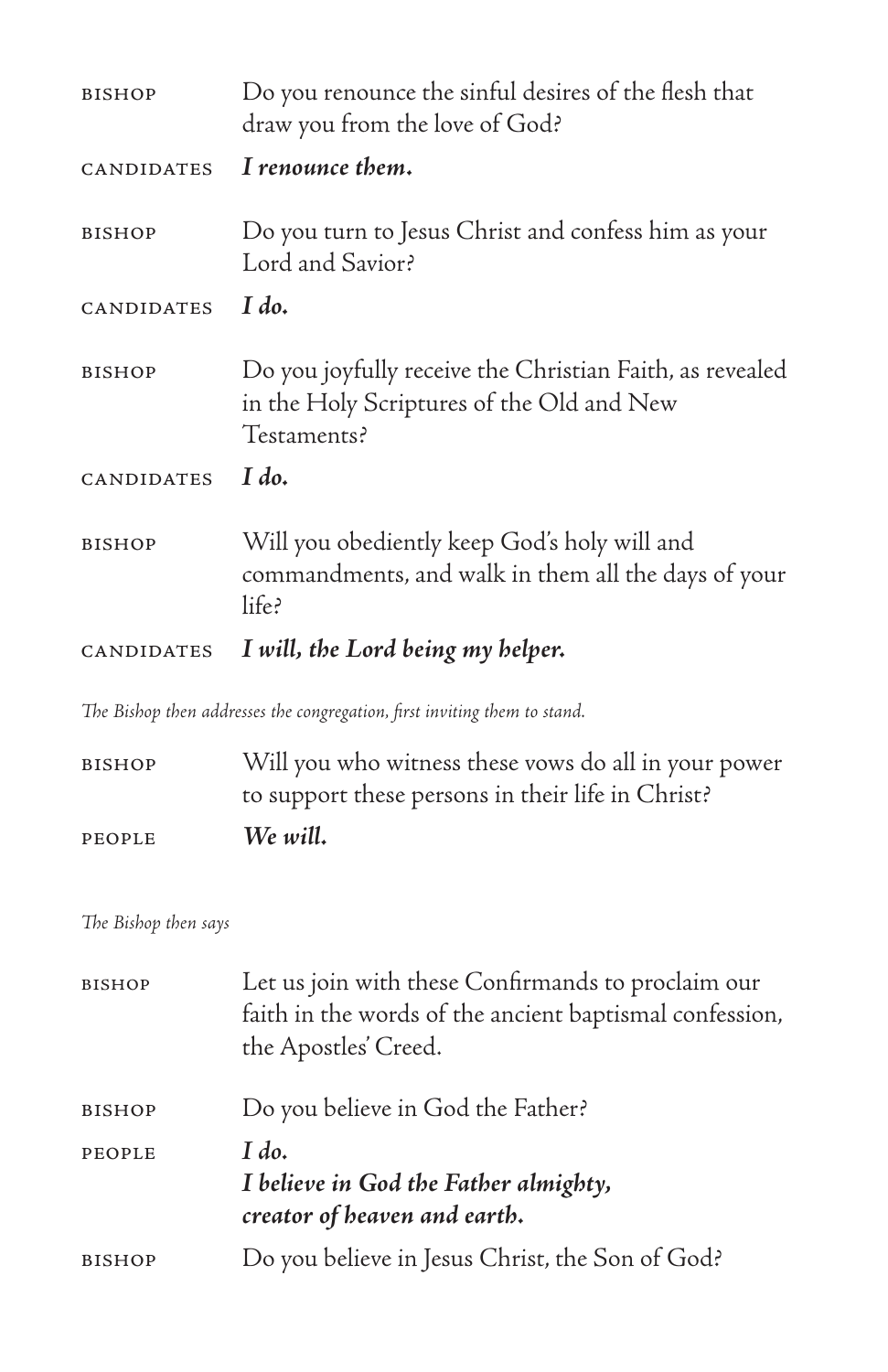| PEOPLE        | I do.                                                |
|---------------|------------------------------------------------------|
|               | I believe in Jesus Christ, his only Son, our Lord.   |
|               | He was conceived by the Holy Spirit                  |
|               | and born of the Virgin Mary.                         |
|               | He suffered under Pontius Pilate,                    |
|               | was crucified, died, and was buried.                 |
|               | He descended to the dead.                            |
|               | On the third day he rose again.                      |
|               | He ascended into heaven,                             |
|               | and is seated at the right hand of the Father.       |
|               | He will come again to judge the living and the dead. |
| <b>BISHOP</b> | Do you believe in God the Holy Spirit?               |
| PEOPLE        | I do.                                                |
|               | I believe in the Holy Spirit,                        |
|               | the holy catholic Church,                            |
|               | the communion of saints,                             |
|               | the forgiveness of sins,                             |
|               | the resurrection of the body,                        |
|               | and the life everlasting. Amen.                      |

# Prayer and the Laying on of Hands

*The Bishop stands and says*

#### bishop Let us pray.

Almighty and everliving God, we beseech you to strengthen these your servants for witness and ministry through the power of your Holy Spirit. Daily increase in them your manifold virtues of grace: the spirit of wisdom and understanding, the spirit of counsel and might, the spirit of knowledge and true godliness, and the spirit of holy fear, now and for ever. *Amen.*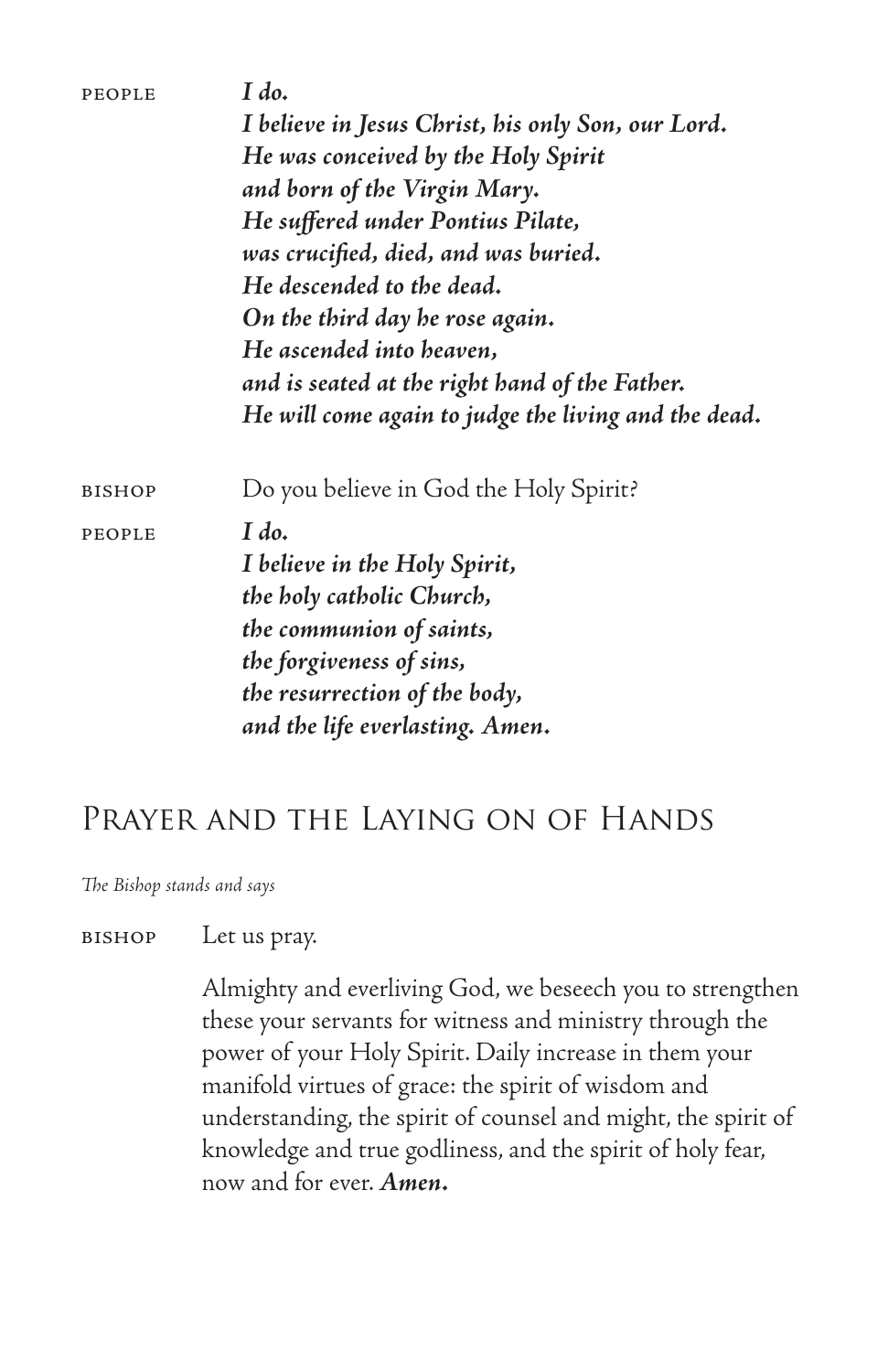#### for confirmation

*Each confirmand kneels in front of the Bishop. The Bishop, then laying his hands upon the person's head, shall pray*

\_\_\_\_\_\_\_\_\_\_\_\_\_\_\_\_\_\_\_\_\_\_\_\_\_\_\_\_\_\_\_\_\_\_\_\_\_\_\_\_\_\_\_\_\_\_\_\_\_\_\_\_\_\_\_

- bishop Defend, O Lord, this your servant *N.* with your heavenly grace, that *s/he* may continue yours for ever, and daily increase in your Holy Spirit more and more until *s/he* comes into the fullness of your everlasting kingdom.
- people *Amen.*

*The Bishop may make the sign of the Cross with the Oil of Chrism on the forehead of any receiving the laying on of hands, and may say*

*N.*, I sign you with the Cross of our Lord Jesus Christ in the Name of the Father, and of the Son, and of the Holy Spirit.

\_\_\_\_\_\_\_\_\_\_\_\_\_\_\_\_\_\_\_\_\_\_\_\_\_\_\_\_\_\_\_\_\_\_\_\_\_\_\_\_\_\_\_\_\_\_\_\_\_\_\_\_\_\_\_

#### for reception

*Those having made adult professions of faith in other Christian traditions are Received with the laying on of hands as follows.*

bishop Strengthen, O Lord, with your Holy Spirit, your servant *N.*, whom we recognize as a member of the One, Holy, Catholic, and Apostolic Church, and receive into the fellowship of this Communion. Empower *him/her* for your service, and sustain *him/her* all the days of his life.

people *Amen.*

*The Bishop may make the sign of the Cross with the Oil of Chrism on the forehead of any receiving the laying on of hands, and may say*

*N.*, I sign you with the Cross of our Lord Jesus Christ in the Name of the Father, and of the Son, and of the Holy Spirit.

\_\_\_\_\_\_\_\_\_\_\_\_\_\_\_\_\_\_\_\_\_\_\_\_\_\_\_\_\_\_\_\_\_\_\_\_\_\_\_\_\_\_\_\_\_\_\_\_\_\_\_\_\_\_\_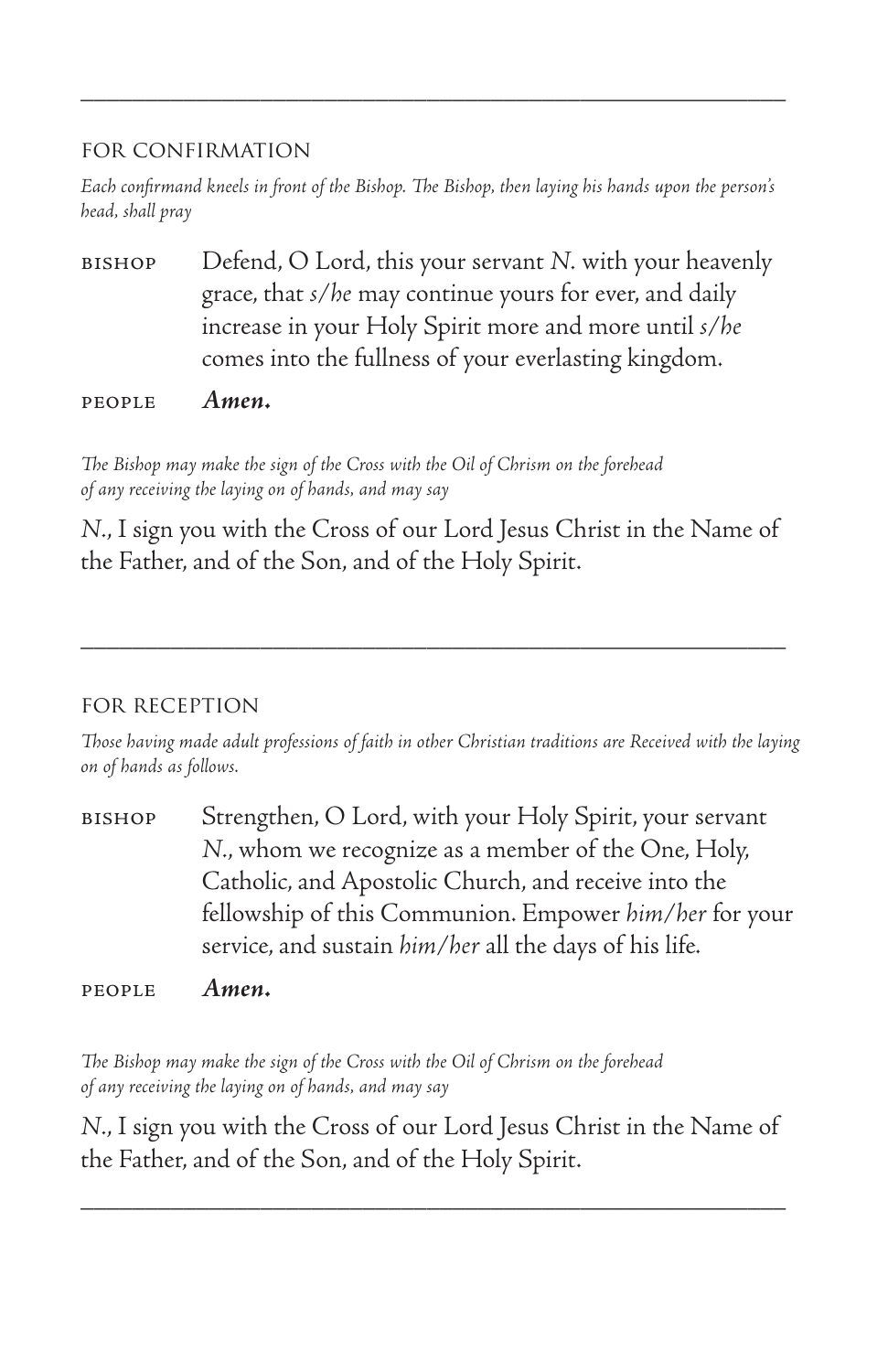#### concluding prayer after the laying on of hands

*The Bishop then says, with all the People standing*

Almighty and everliving God, let your fatherly hand ever be upon these your servants; let your Holy Spirit ever be with them; and so lead them in the knowledge and obedience of your Holy Word, that they may faithfully serve you in this life, and joyfully dwell with you in the life to come; through Jesus Christ our Lord. Amen.

*Bill then invites the congregation to write prayers for the confirmands on note cards (provided), as the worship team plays a song.*

Song of Worship

The Peace *The People Stand*

celebrant The peace of the Lord be always with you. people *And also with you.*

*The people sit.*

#### Announcements

#### prayer for birthdays

*Watch over thy children, O Lord, as their days increase; bless and guide them wherever they may be. Strengthen them when they stand; comfort them when discouraged or sorrowful; raise them up if they fall; and in their hearts may thy peace which passes all understanding abide all the days of their lives; through Jesus Christ our Lord. Amen.*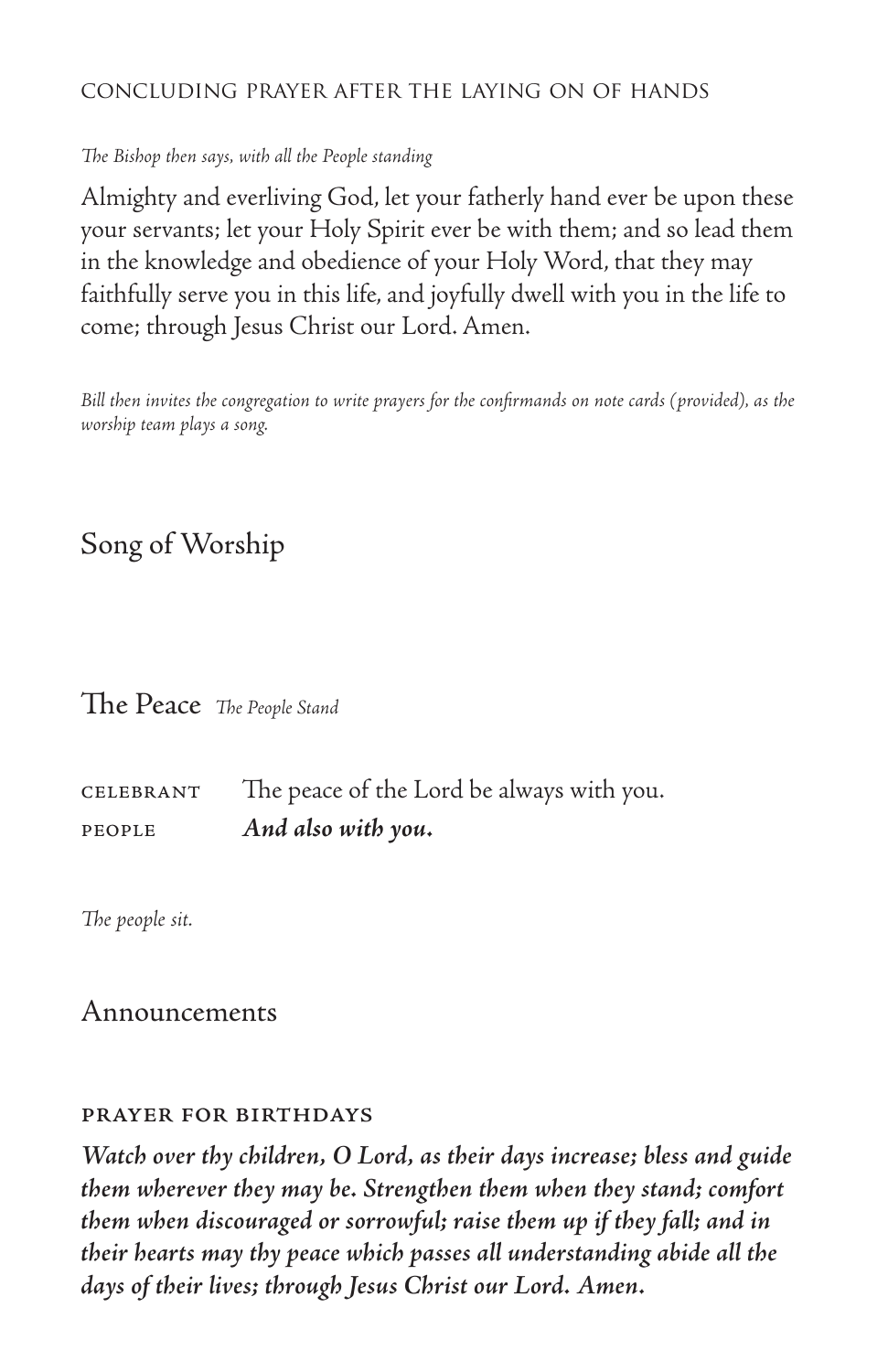#### prayer for anniversaries

*O God, you have so blessed the covenant of marriage that in it is represented the spiritual unity between Christ and his Church: Send your blessing upon these your children, that their lives together may continue to reflect your love and forgiveness and that their home may be a haven of blessing and peace; we pray in Christ's name. Amen.*

#### prayer for juneteenth

*Almighty God, you rescued your people from slavery in Egypt, and throughout the ages you have never failed to hear the cries of the captives; We remember before you our sisters and brothers in Galveston, Texas who on this day received the glad tidings of their emancipation; Forgive us for the many grave sins that delayed that liberating word; Anoint us with your Spirit to bring good news to the poor, to proclaim release to the captives and recovery of sight to the blind, to let the oppressed go free, and to proclaim the year of your favor; through Jesus Christ our Lord, who lives and reigns with you, in the unity of the Holy Spirit, one God, for ever and ever. Amen.*

celebrant Walk in love, as Christ loved us and gave himself for us, an offering and sacrifice to God.

Offering & Congregational Song

#### **The Goodness of God**

*Words & music by Jenn Johnson, Ed Cash, Jason Ingram, Ben Fielding, and Brian Johnson, 2018*

I love you, Lord Oh, your mercy never fails me All my days I've been held in your hands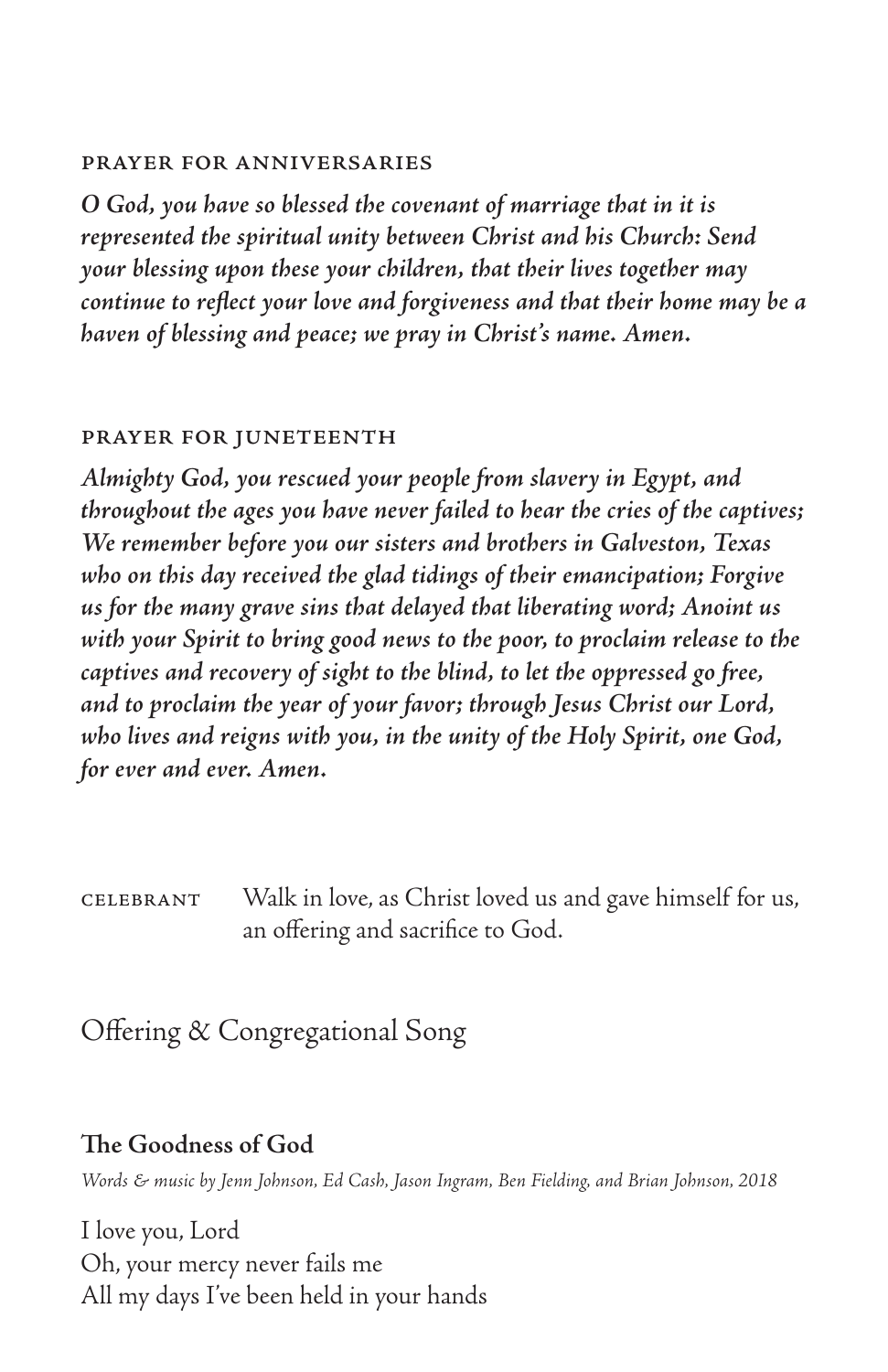From the moment that I wake up Until I lay my head I will sing of the goodness of God

> *All my life you have been faithful All my life you have been so so good With every breath that I am able I will sing of the goodness of God*

I love your voice You have led me through the fire In darkest night you are close like no other I've known you as a father I've known you as a friend I have lived in the goodness of God

Your goodness is running after It's running after me Your goodness is running after It's running after me With my life laid down I'm surrendered now I give you everything Your goodness is running after It's running after me

### Doxology

Praise God from whom all blessings flow; Praise him, all creatures here below; Praise him above, ye heavenly host; Praise Father, Son, and Holy Ghost. Amen.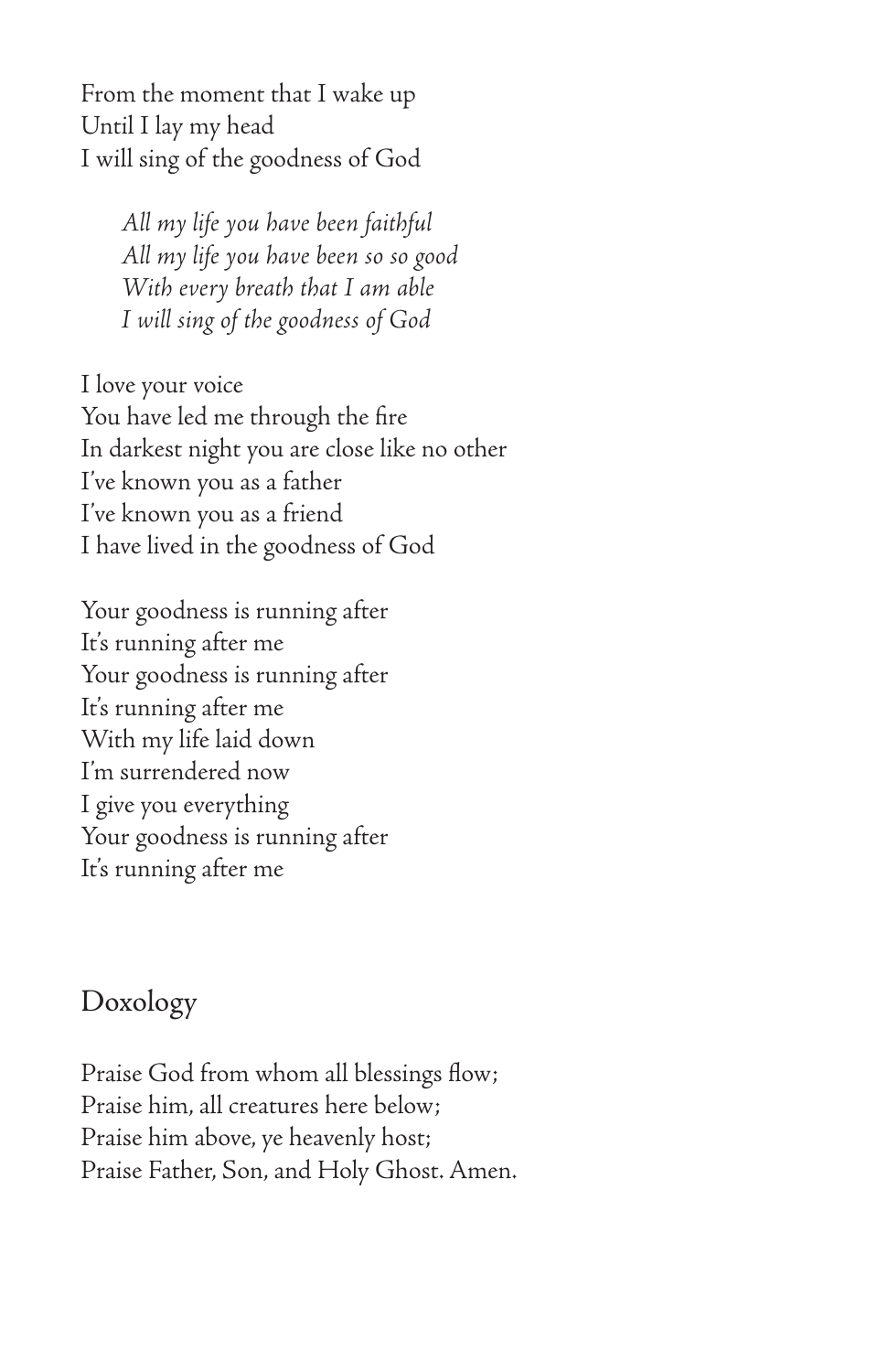### Holy Communion, Prayer A *The People Stand*

| CELEBRANT | The Lord is here.                          |
|-----------|--------------------------------------------|
| PEOPLE    | And his Spirit is with us.                 |
| CELEBRANT | Lift up your hearts.                       |
| PEOPLE    | We lift them up to the Lord.               |
| CELEBRANT | Let us give thanks to the Lord our God.    |
| PEOPLE    | It is right to give him thanks and praise. |

It is right, our duty and joy, always and everywhere to give thanks to you, Father Almighty, Creator of heaven and earth, because in Jesus Christ our Lord, you have received us as your sons and daughters, made us citizens of your kingdom, and given us the Holy Spirit to guide us into all truth.

Therefore we praise you, joining our voices with Angels and Archangels and with all the company of heaven, who for ever sing this hymn to proclaim the glory of your Name:

*Holy, holy, holy Lord, God of power and might, Heaven and earth are full of your glory. Hosanna in the highest. Blessed is he who comes in the name of the Lord. Hosanna in the highest.* 

#### *The People Kneel or Stand*

Holy and gracious Father: In your infinite love you made us for yourself, and, when we had fallen into sin and become subject to evil and death, you, in your mercy, sent Jesus Christ, your only and eternal Son, to share our human nature, to live and die as one of us, to reconcile us to you, the God and Father of all. He stretched out his arms upon the cross, and offered himself, in obedience to your will, a perfect sacrifice for the whole world.

On the night he was handed over to suffering and death, our Lord Jesus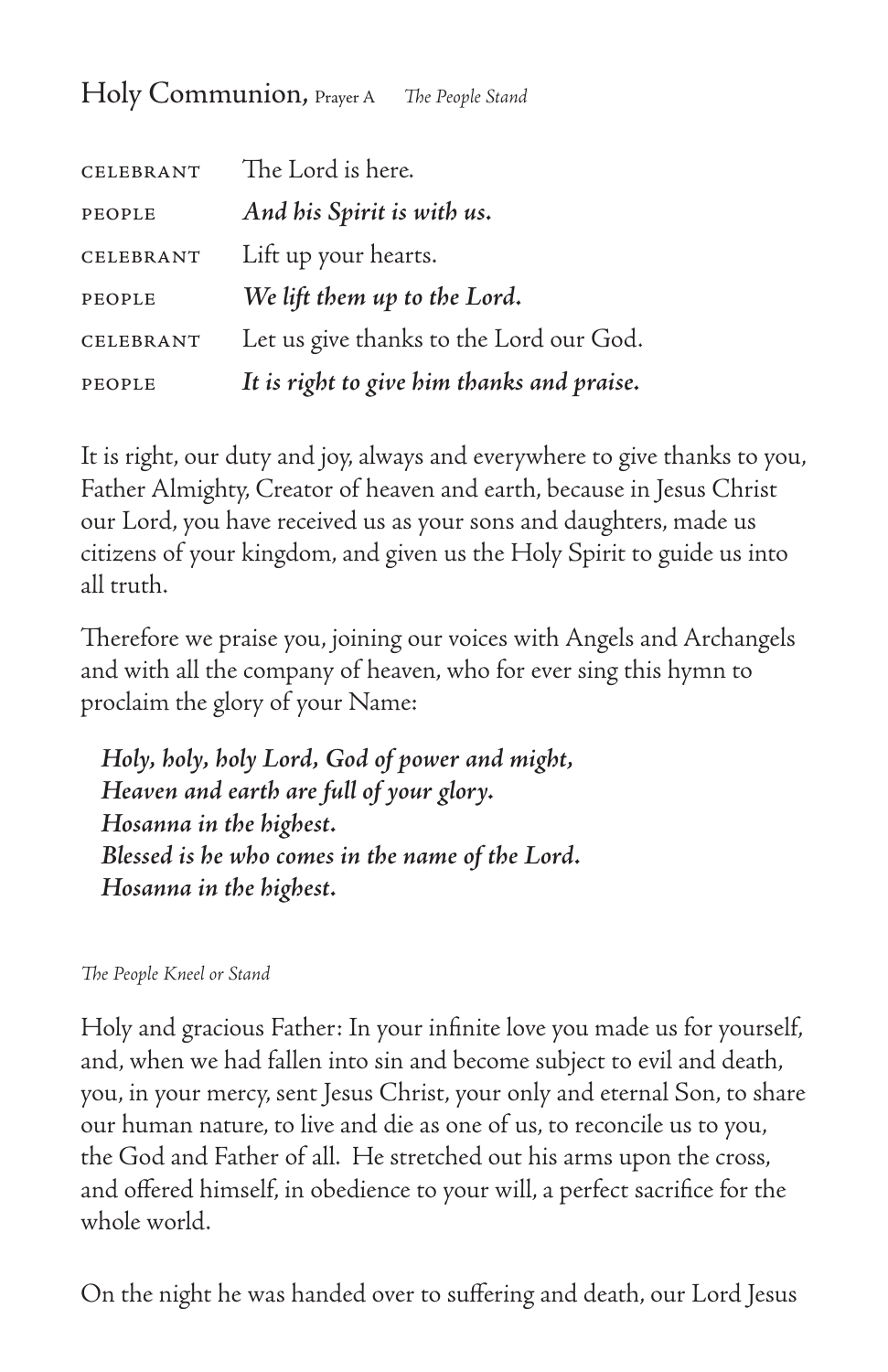Christ took bread; and when he had given thanks to you, he broke it, and gave it to his disciples, and said, "Take, eat: This is my Body, which is given for you. Do this for the remembrance of me." After supper he took the cup of wine; and when he had given thanks, he gave it to them, and said, "Drink this, all of you: This is my Blood of the new Covenant, which is shed for you and for many for the forgiveness of sins. Whenever you drink it, do this for the remembrance of me."

Therefore we proclaim the mystery of faith:

*Christ has died. Christ is risen. Christ will come again.*

We celebrate the memorial of our redemption, O Father, in this sacrifice of praise and thanksgiving. Recalling his death, resurrection, and ascension, we offer you these gifts. Sanctify them by your Holy Spirit to be for your people the Body and Blood of your Son, the holy food and drink of new and unending life in him. Sanctify us also that we may faithfully receive this holy Sacrament, and serve you in unity, constancy, and peace; and at the last day bring us with all your saints into the joy of your eternal kingdom.

All this we ask through your Son Jesus Christ: By him, and with him, and in him, in the unity of the Holy Spirit all honor and glory is yours, Almighty Father, now and for ever. **AMEN.**

And now, as our Savior Christ has taught us, we are bold to sing...

*Our Father who art in heaven, hallowed be thy Name Thy kingdom come, thy will be done on earth as it is in heaven Give us this day our daily bread and forgive us our trespasses, As we forgive those who trespass against us. And lead us not into temptation, but deliver us from evil For thine is the kingdom and the power and the glory Forever and ever, Amen.*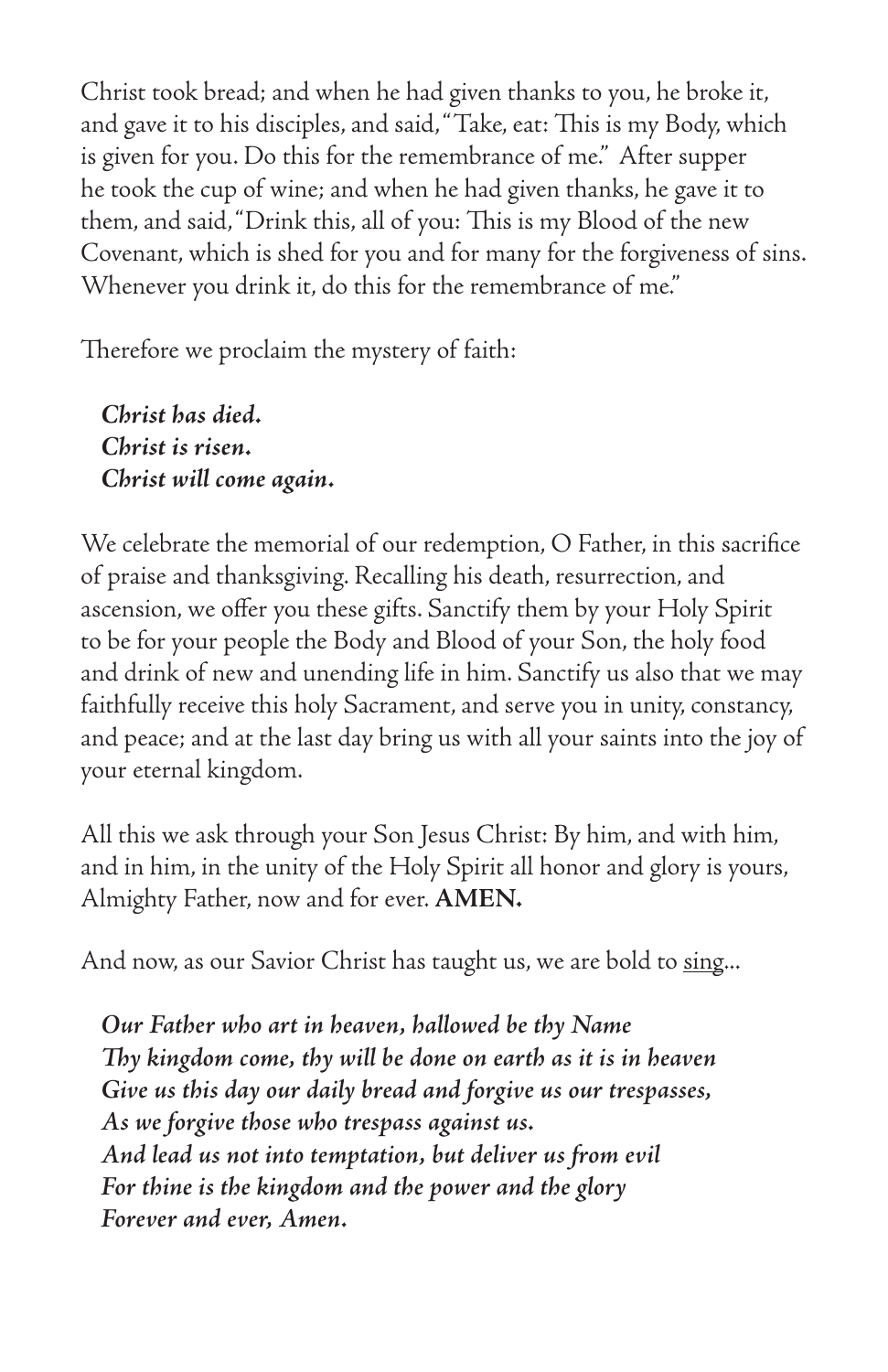# The Breaking of the Bread

| <b>CELEBRANT</b> | Alleluia! Christ our Passover is sacrificed for us.                                                                                                          |
|------------------|--------------------------------------------------------------------------------------------------------------------------------------------------------------|
| PEOPLE           | Therefore let us keep the feast. Alleluia!                                                                                                                   |
| CELEBRANT        | The gifts of God for the people of God. Take them in<br>remembrance that Christ died for you, and feed on<br>him in your hearts by faith, with thanksgiving. |

# Communion Music

### **We Do Not Presume**

*Music by Andy Piercy & David Clifton*

We do not presume to come to your table Trusting in our own righteousness For we are not worthy so much as to gather The crumbs from under your table

But trusting, O Lord, in your great and manifold mercies For you are the same Lord, whose nature is always to have mercy So cleanse us and feed us with the body and blood of your Son That we may live in him and that he may live in us For ever and ever. Amen.

### **Jesus, Thy Blood and Righteousness**

*Words and music by Nikolaus Ludwig von Zinzendorf, 1739; Nathan Partain, 2010*

Jesus, thy blood and righteousness My beauty are, my glorious dress; 'Midst flaming worlds, in these arrayed, With joy shall I lift up my head.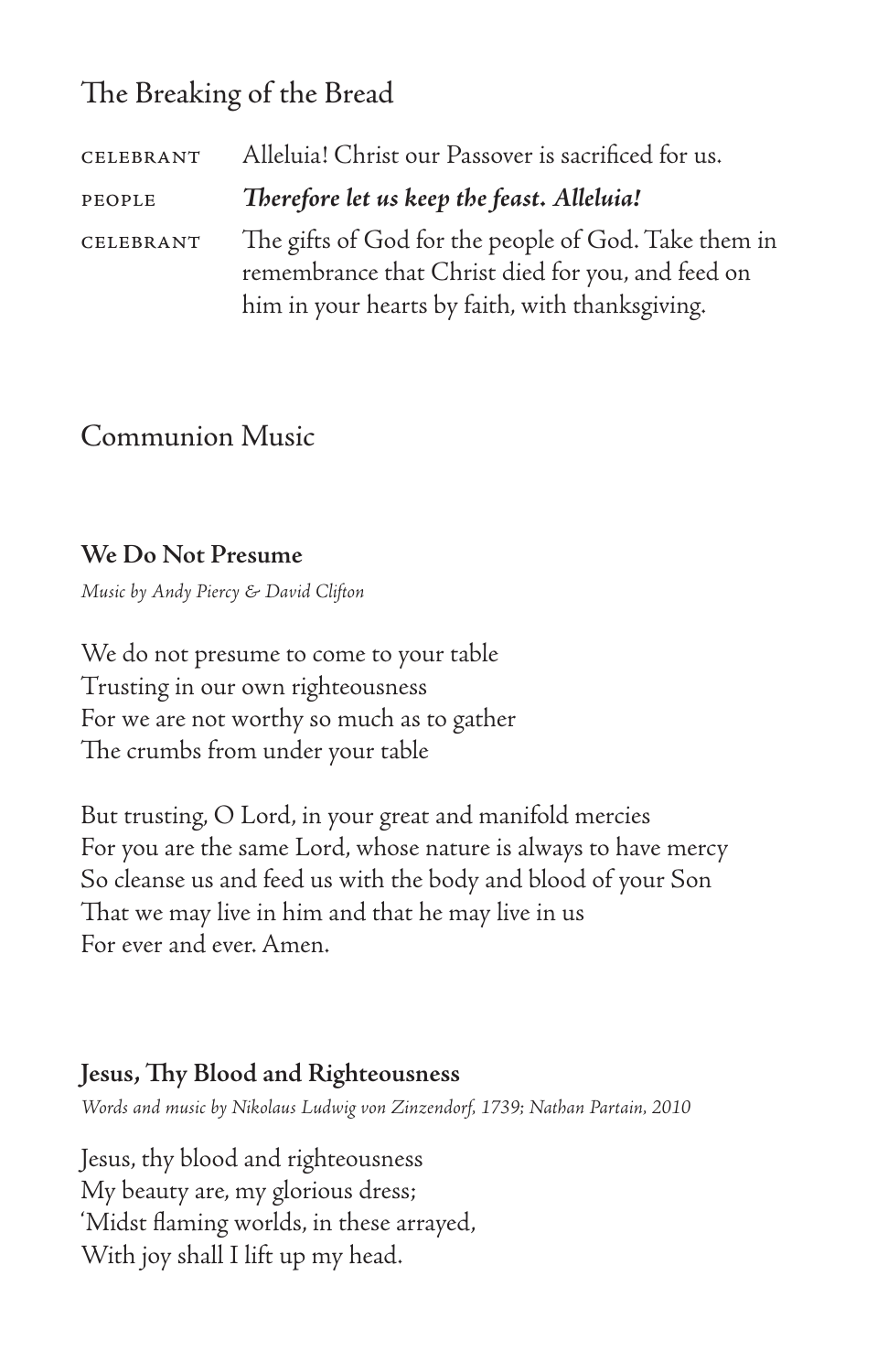Bold shall I stand in thy great day; For who aught to my charge shall lay? Fully absolved through these I am From sin and fear, from guilt and shame.

*So I join with the song of the Lord's redeemed And I praise with the throngs at the throne of my King! Oh the might! Oh the fear! Oh the mercy that's His, In the blood of his Son and the grace that it gives.*

This spotless robe the same appears, When ruined nature sinks in years; No age can change its glorious hue, The robe of Christ is ever new.

> *So I join with the song of the Lord's redeemed And I praise with the throngs at the throne of my King! Oh the might! Oh the fear! Oh the mercy that's His, In the blood of his Son and the grace that it gives.*

Jesus, be endless praise to thee, Whose boundless mercy hath for me– For me a full atonement made, An everlasting ransom paid.

### **Build My Life**

*Brett Younker, Karl Martin, Kirby Kable, Matt Redman, and Pat Barrett*

Worthy of every song we could ever sing Worthy of all the praise we could ever bring Worthy of every breath we could ever breathe We live for you

Jesus, a name above every other name Jesus, the only one who could ever save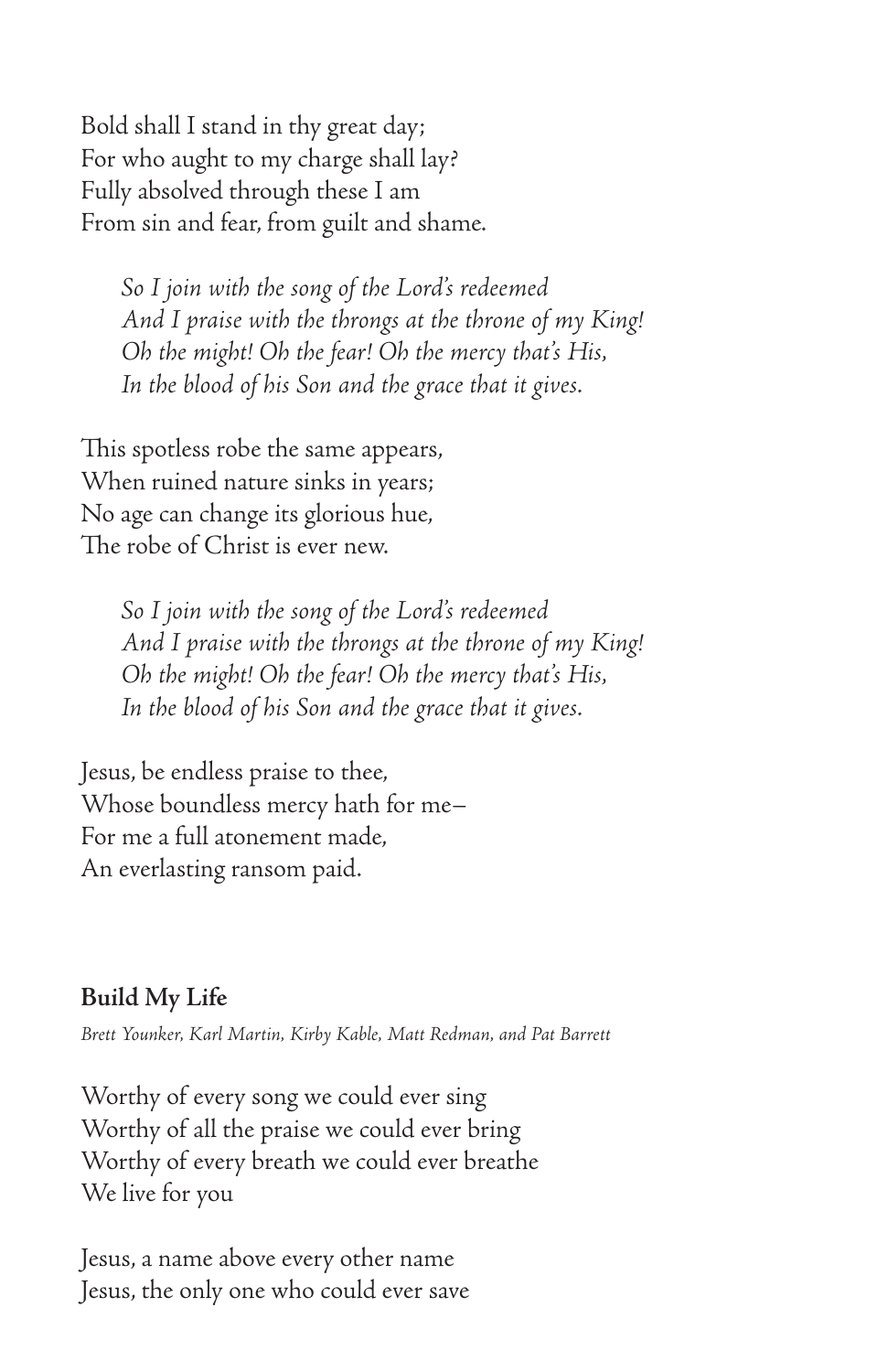Worthy of every breath we could ever breathe We live for you, we live for you

*Holy, there is no one like you, there is none beside you Open up my eyes in wonder Show me who You are, and fill me with your heart And lead me in Your love to those around me*

I will build my life, upon your love, it is a firm foundation I will put my trust, in you alone, and I will not be shaken

# Prayer for Mission

### ALL

*Eternal God, heavenly Father, you have graciously accepted us as living members of your Son our Savior Jesus Christ, and you have fed us with spiritual food in the Sacrament of his Body and Blood. Send us now into the world in peace and mission, and grant us strength and courage to love and serve you with gladness and singleness of heart; through Christ our Lord. Amen.*

# The Blessing

#### celebrant

The peace of God, which passes all understanding, keep your hearts and minds in the knowledge and love of God, and of his Son Jesus Christ our Lord; and the blessing of God Almighty, the Father, the Son, and the Holy Spirit, be among you, and remain with you always. *Amen.*

Procession into the World *The People Stand*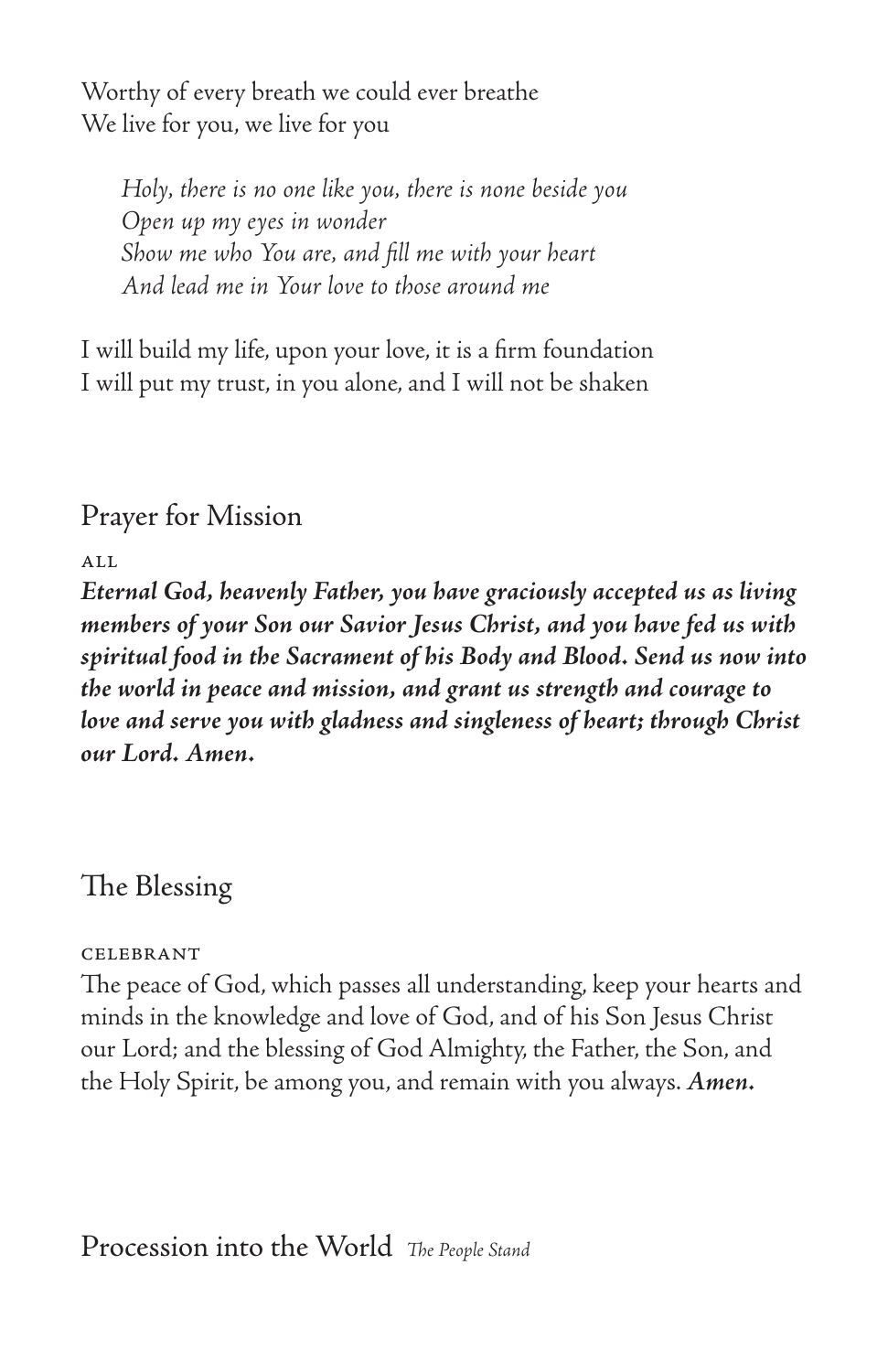### **Praise to the Lord, the Almighty (reprised)**

Praise to the Lord, who doth prosper thy work and defend thee; Surely his goodness and mercy here daily attend thee. Ponder anew what the Almighty can do, If with his love he befriend thee.

Praise to the Lord, who, when darkness of sin is abounding, Who, when the godless do triumph, all virtue confounding, Sheddeth his light, chaseth the horrors of night, Saints with his mercy surrounding.

Praise to the Lord, O let all that is in me adore him! All that hath life and breath, come now with praises before him. Let the Amen sound from his people again, Gladly, for all we adore him.

# The Dismissal

| <b>DEACON</b> | Go in peace to love and serve the Lord.<br>Alleluia, alleluia, alleluia! |
|---------------|--------------------------------------------------------------------------|
| PEOPLE        | Thanks be to God. Alleluia, alleluia, alleluia!                          |

*~ ~ ~*